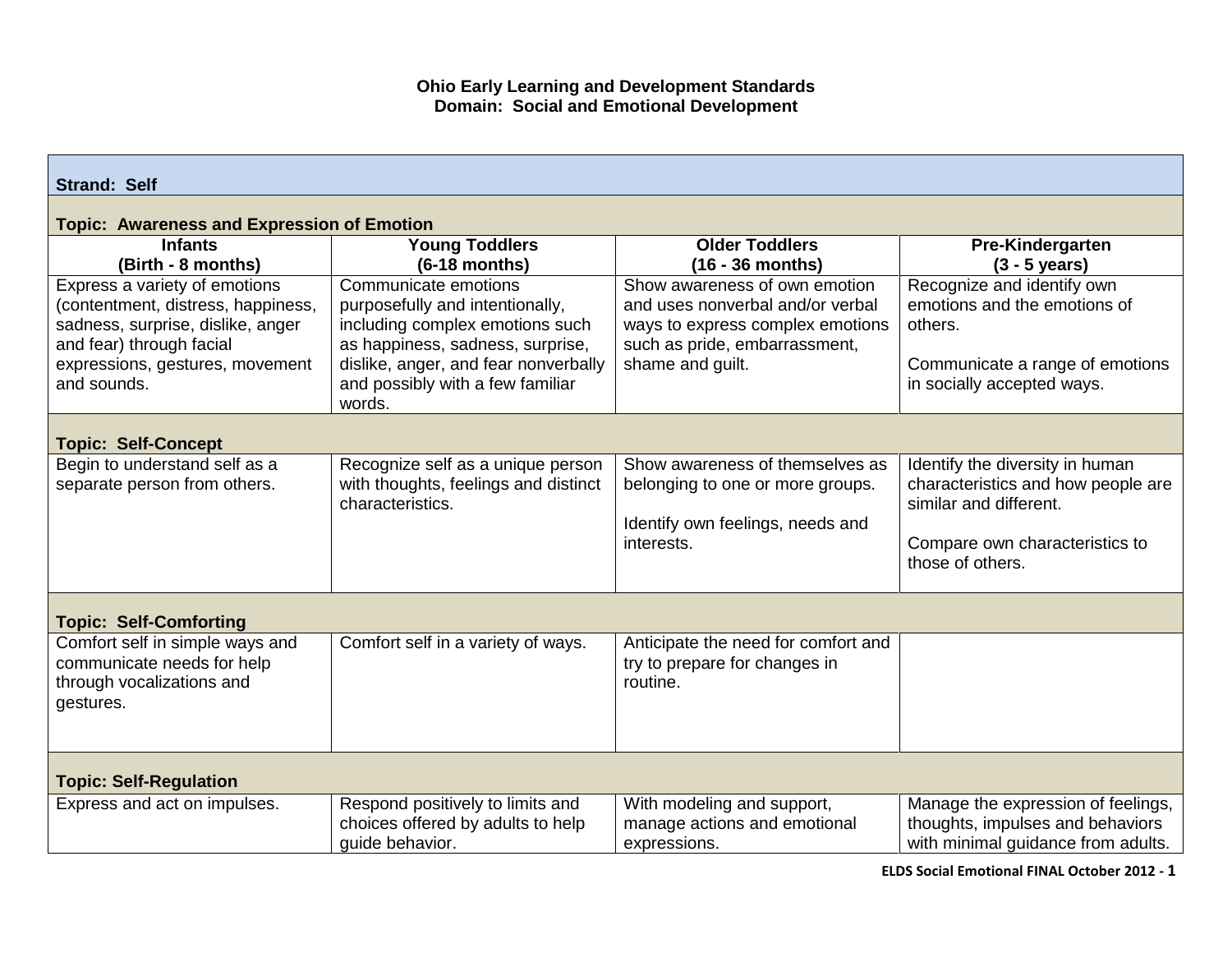|                                                                                                            |                                                                                                                                                                                                                                                                                                                             |                                                                                                                                                                                    | Demonstrate the ability to delay<br>gratification for short periods of<br>time.                                                                                                                                                  |  |  |  |
|------------------------------------------------------------------------------------------------------------|-----------------------------------------------------------------------------------------------------------------------------------------------------------------------------------------------------------------------------------------------------------------------------------------------------------------------------|------------------------------------------------------------------------------------------------------------------------------------------------------------------------------------|----------------------------------------------------------------------------------------------------------------------------------------------------------------------------------------------------------------------------------|--|--|--|
|                                                                                                            |                                                                                                                                                                                                                                                                                                                             |                                                                                                                                                                                    | With modeling and support, show<br>awareness of the consequences<br>for his/her actions.                                                                                                                                         |  |  |  |
| <b>Topic: Sense of Competence</b>                                                                          |                                                                                                                                                                                                                                                                                                                             |                                                                                                                                                                                    |                                                                                                                                                                                                                                  |  |  |  |
| Act in ways to make things<br>happen.                                                                      | Show a sense of satisfaction when<br>making things happen.                                                                                                                                                                                                                                                                  | Recognize own abilities and<br>express satisfaction when<br>demonstrating them to others.                                                                                          | Show confidence in own abilities<br>and accomplish routine and<br>familiar tasks independently.                                                                                                                                  |  |  |  |
| <b>Strand: Relationships</b>                                                                               |                                                                                                                                                                                                                                                                                                                             |                                                                                                                                                                                    |                                                                                                                                                                                                                                  |  |  |  |
| <b>Topic: Attachment</b>                                                                                   |                                                                                                                                                                                                                                                                                                                             |                                                                                                                                                                                    |                                                                                                                                                                                                                                  |  |  |  |
| Initiate interactions and seeks<br>close proximity to familiar adults<br>who provide consistent nurturing. | Explore environment in the<br>presence of familiar adults with<br>whom he/she has developed a<br>relationship over an extended<br>period of time.<br>Seek close proximity to familiar<br>adults for security and support,<br>especially when distressed.<br>Imitate familiar adults.<br>Initiate play with familiar adults. | Display signs of comfort during<br>play when familiar adults are<br>nearby but not in the immediate<br>area.<br>Seek security and support from<br>familiar adults when distressed. | Express affection for familiar<br>adults.<br>Seek security and support from<br>familiar adults in anticipation of<br>challenging situations.<br>Separate from familiar adults in a<br>familiar setting with minimal<br>distress. |  |  |  |
| <b>Topic: Interactions with Adults</b>                                                                     |                                                                                                                                                                                                                                                                                                                             |                                                                                                                                                                                    |                                                                                                                                                                                                                                  |  |  |  |
| Initiate and engage in reciprocal<br>(mutual give and take) interactions<br>with familiar adults.          | Participate in routines and<br>experiences that involve back and<br>forth interaction with familiar<br>adults.                                                                                                                                                                                                              | Interact with familiar adults in a<br>variety of ways.<br>Seek assistance from familiar                                                                                            | Engage in extended, reciprocal<br>conversations with familiar adults.<br>Request and accept guidance from                                                                                                                        |  |  |  |